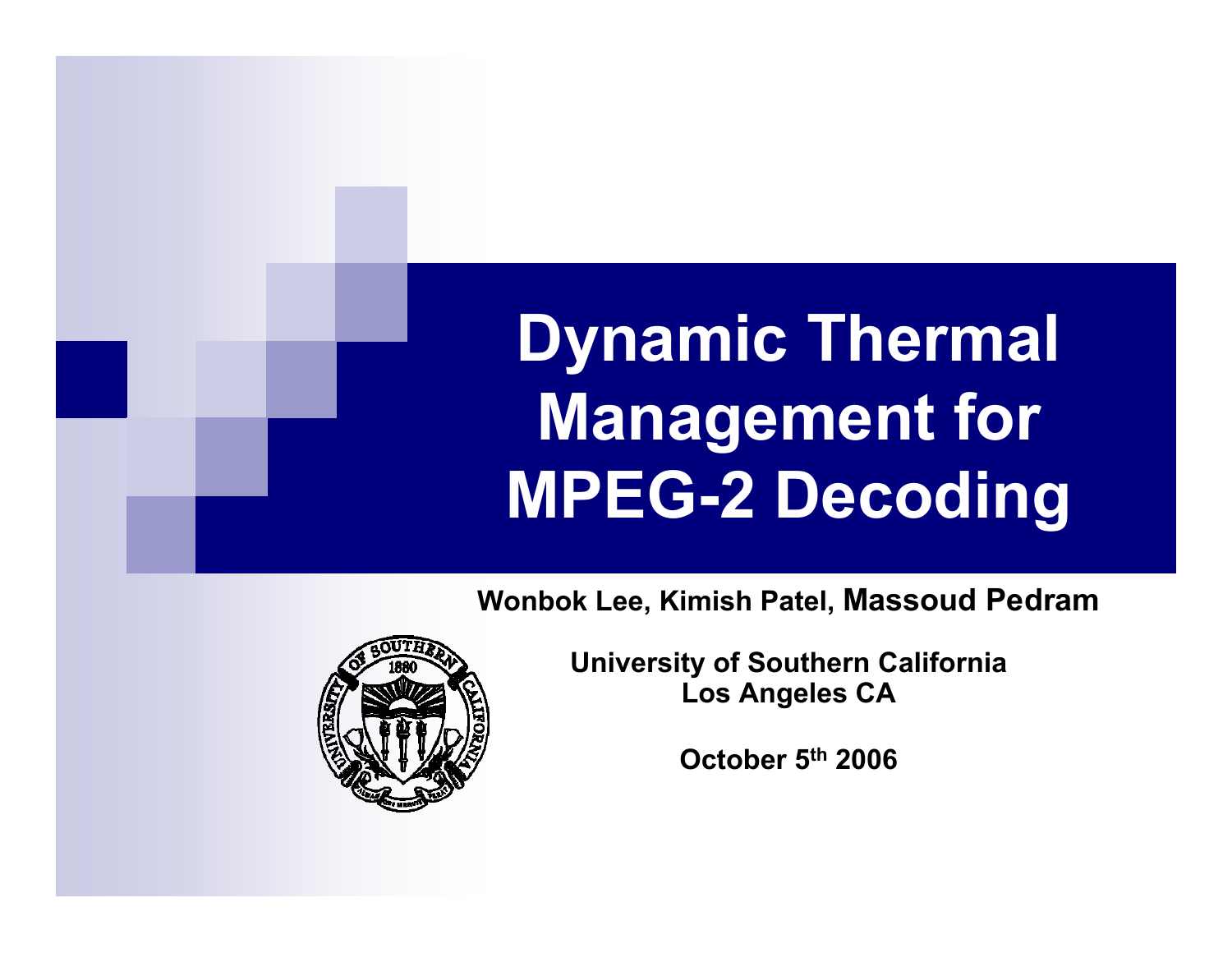# **Outline**

- $\mathcal{L}(\mathcal{A})$ **Background**
- $\mathcal{L}_{\mathcal{A}}$  **Proposed Dynamic Thermal Management (DTM) Technique**
- **Spatial/Temporal Quality Degradation in MPEG MPEG-2**
- **Simulation Environment and Implementation**
- $\mathcal{L}_{\mathcal{A}}$ **Experimental Results**
- Conclusion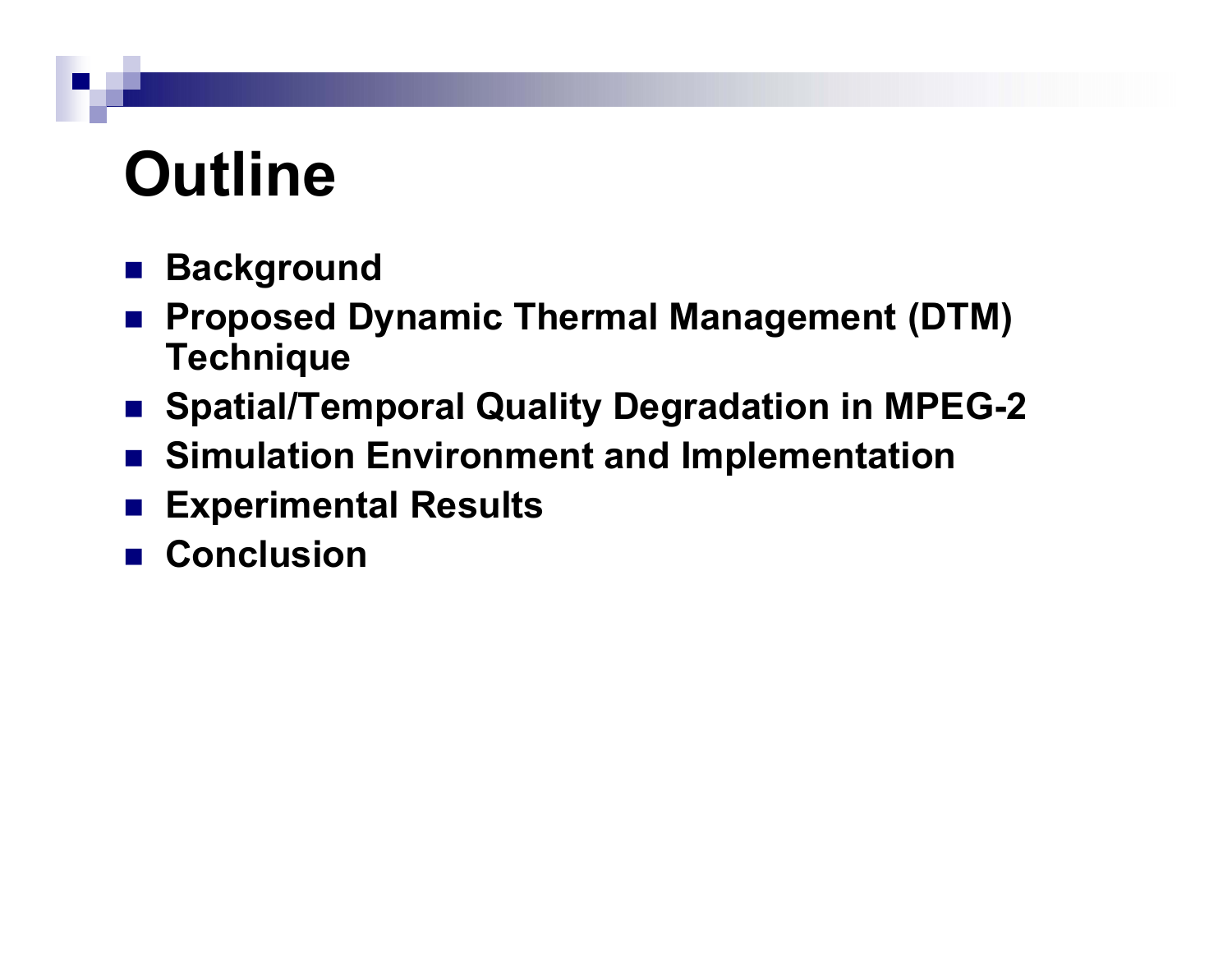## **Background**

#### $\mathcal{L}_{\mathcal{A}}$ **Dynamic Thermal Management (DTM)**

- п Do not design for the worst-case chip temperature; manage worst**case conditions by employing DTM**
- $\Box$  **DTM aims to achieve a thermally safe state of a microprocessor at the expense of minimal performance degradation**

#### $\mathcal{L}^{\mathcal{L}}$ **Two Thermal Thresholds :**

- □ **Trigger temperature: Temperature above which DTM initiates**
- **Emergency temperature: Temperature above which microprocessor starts to experience logical/timing errors**
- $\mathcal{L}_{\rm{max}}$  **Examples of previous DTM techniques**
	- **Fetch Toggling**
	- **Instruction Cache Throttling**
	- **Dynamic Instruction Window Resizing**
	- **Switching Off Active Functional Units**
	- **Deactivating Appropriate Register Ports**
	- **Activity Migration**
	- □ **Dynamic Voltage & Frequency Scaling**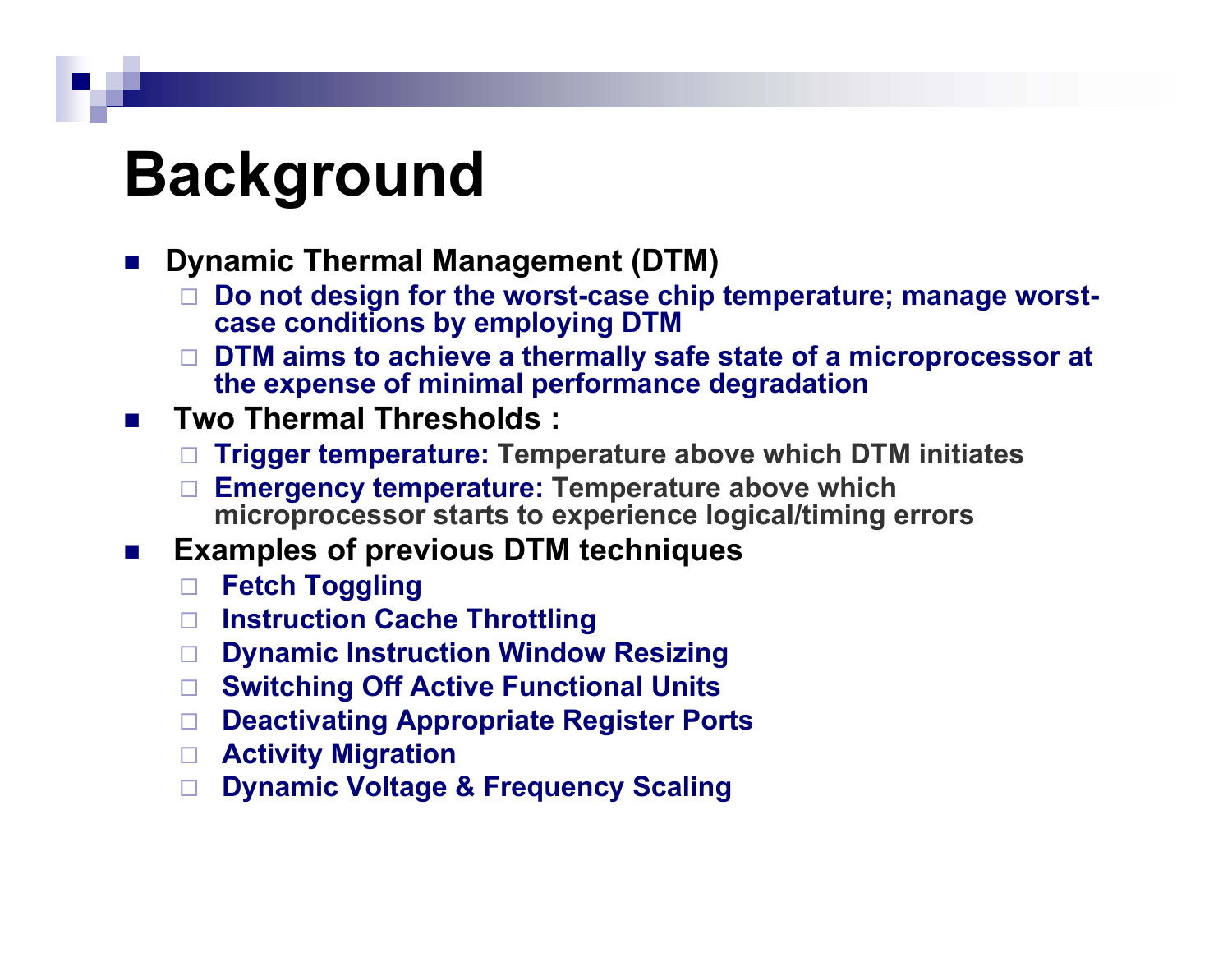# **Decoding Time**

- $\mathcal{L}^{\text{max}}$  **As microprocessors become faster, the absolute time needed to decode each MPEG frame becomes smaller**
	- $\Box$  **The frame rate is fixed: 29.97fr/sec(NTSC), i.e., 33msec per frame Total frame count = 60, image resolution=704X480**
	- **We compare MPEG decoding times (w/o dithering) for two cases:**
		- **Decoding Speed: 42.01msec/frame vs. 24.01msec/frame**
- **Can we utilize the residual time (frame decoding deadline – actual frame decoding time) to make the system thermally safe?**

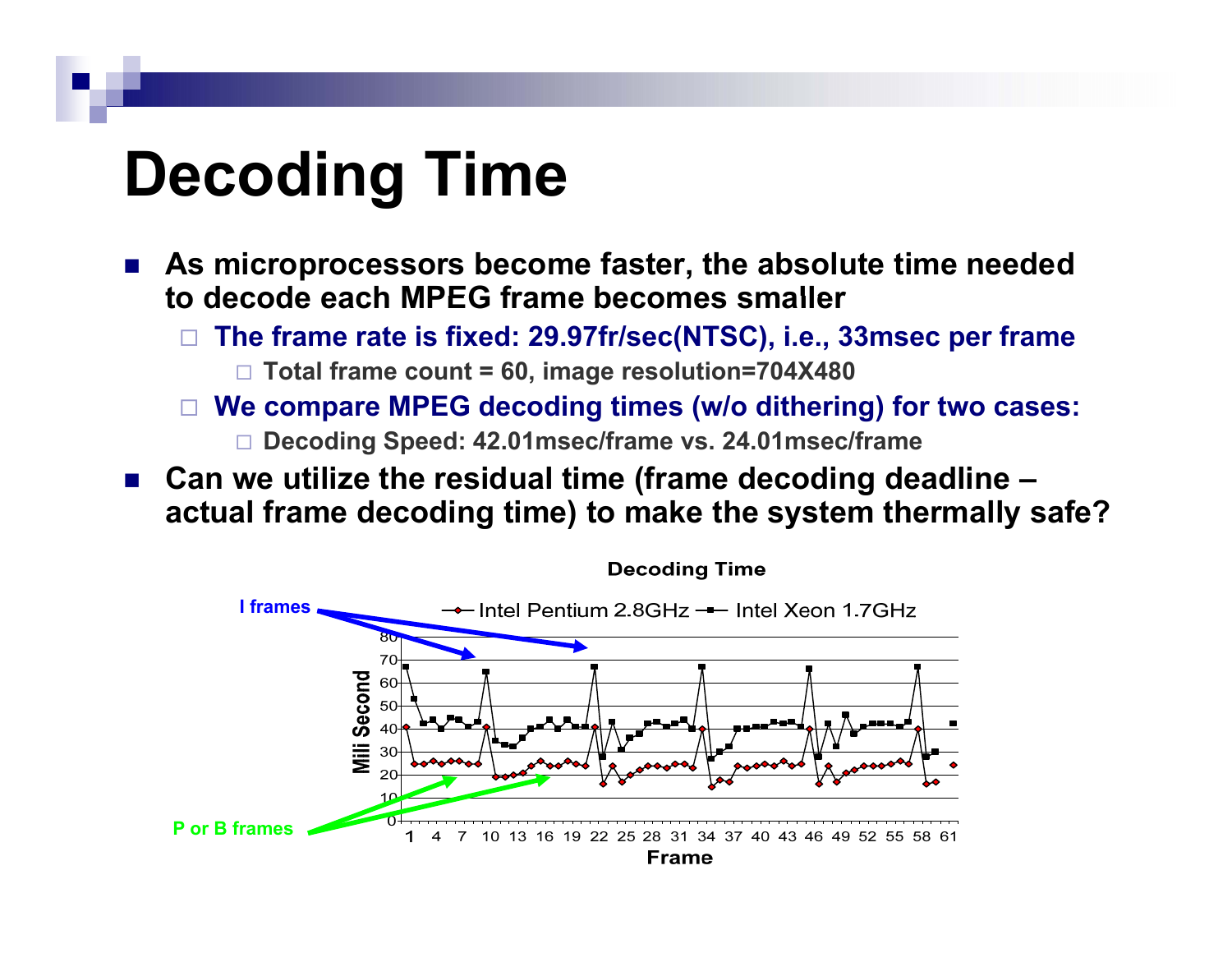### **Temperature Violation w/o DTM**

#### ■ Simulation Setup

- $\Box$ **Simplescalar <sup>+</sup> Wattch <sup>+</sup> Hotspot**
- $\Box$ **Assume Alpha 21364 processor floor-plan**
- $\Box$ **Set the trigger temperature = 82** Ԩ
- Once a program behavior settles down, temperature **variance is captured in 10K cycle granularity**

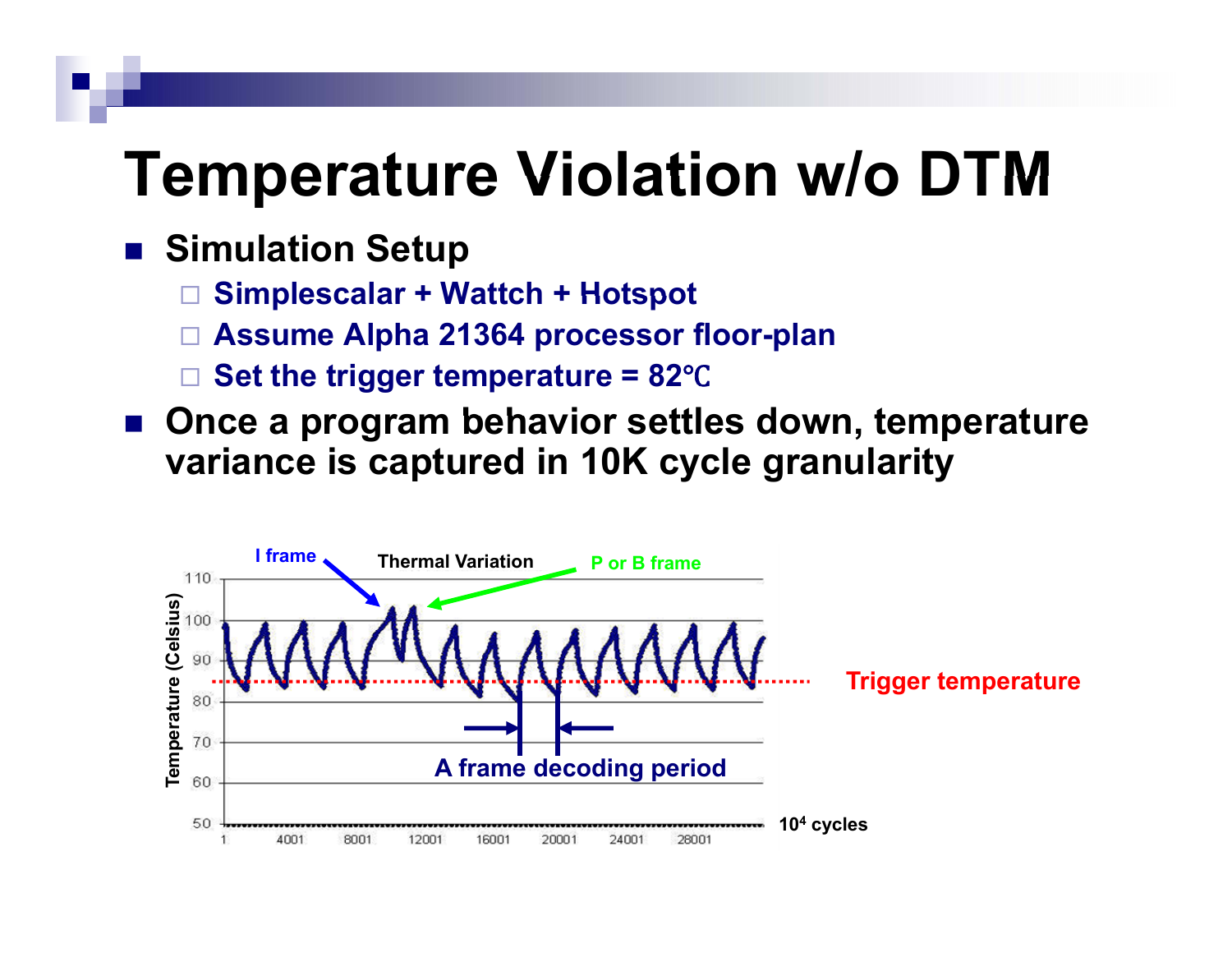# **How DTM Works DTM**

#### $\mathcal{L}_{\mathcal{A}}$ **How to cope with this thermal crisis?**

- $\Box$  $\Box$  Each time we reach the trigger threshold, we stall the processor to **cool off**
	- **Ideally, a frame decoding will finish within its target deadline**
	- **If not, we may end up with some spatial/temporal quality degradation**

#### $\Box$  **Bottom line: Distribute decoding workload such that chip temperatures never exceed the threshold temperature**

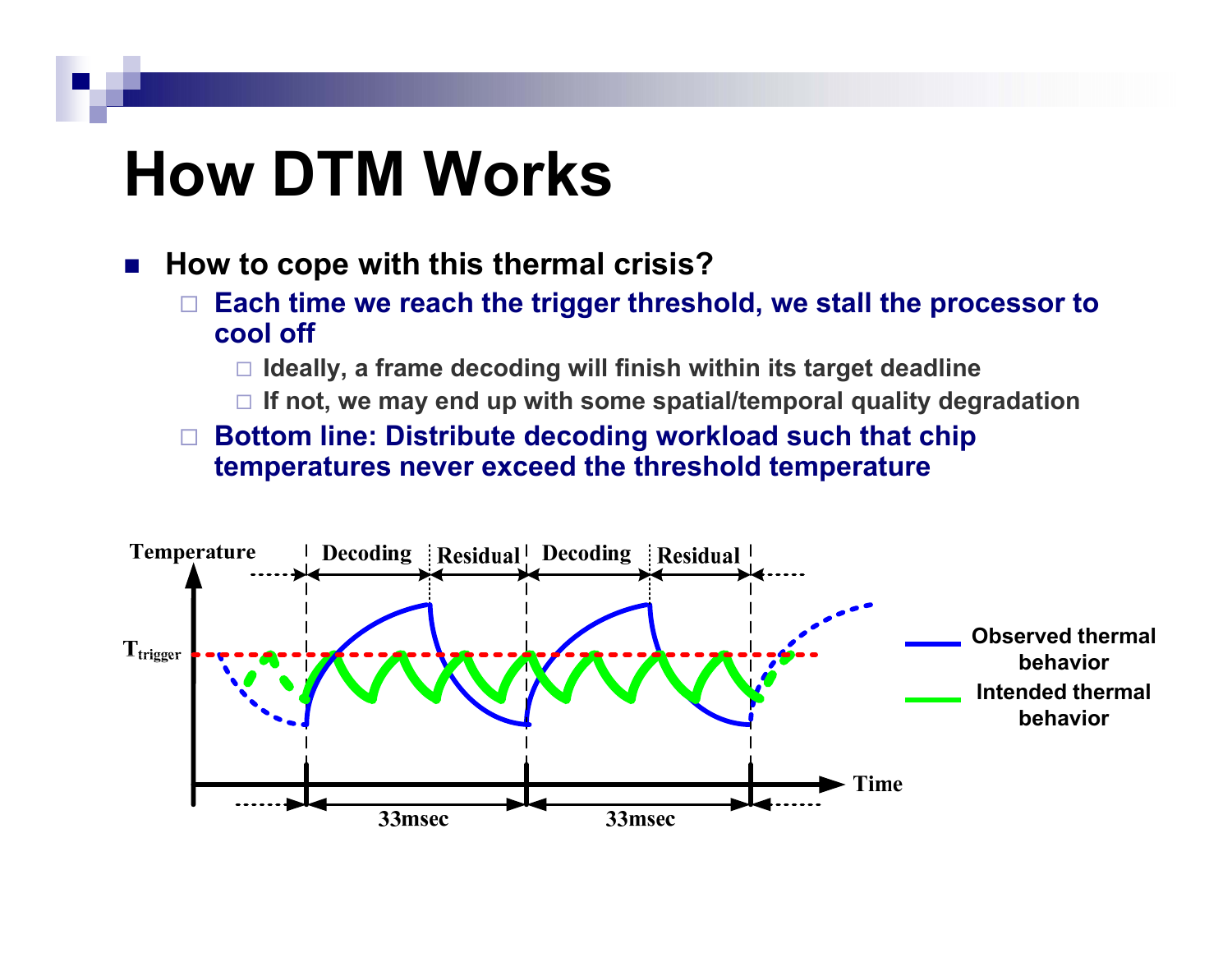# **Thermal Model and Gradients Gradients**

m. **We adopt the thermal model used in Skadron, et al. (HPCA 2002)**

$$
\Delta T = (\frac{P}{C_{th}} - \frac{T_{old}}{R_{th} \cdot C_{th}}) \cdot \Delta t
$$

- *∆T* **: Temperature variation**
- *P***: Average power in an interval**
- *Rth***: Thermal resistance**
- *C***<sub>th</sub>: Thermal capacitance**
- *Told***: Initial temperature**
- *∆t* **: A time interval**

#### r. **Important observations:**

- $\Box$  **During the period of decoding** 
	- **a Rising thermal gradient is calculated as:**  $\frac{\Delta T_r}{\Delta t} = (\frac{P}{C_{th}} \frac{T_{old}}{R_{th}C_{th}})$
- $\Box$ **During the period of resting (stall)**

**Falling thermal gradient is calculated as:**

- $t$  *C*<sub>*c*</sub> *R*<sub>*c*</sub>*C*  $\frac{\Delta T_r}{\Delta t} = \left(\frac{P}{C_{th}} - \right)$  $T_{\rm f}$  *T* 
	- Falling:  $\frac{d^{2} f}{dx^{2}} = (- \frac{1}{R} \frac{d d}{dx})$  $th$   $\sim$   $th$ *t*  $R_{th}C$  $\frac{\Delta T_{_f}}{\Delta t}=$  (  $-$

*T*

 $\Box$  Leakage power is not considered in our simulations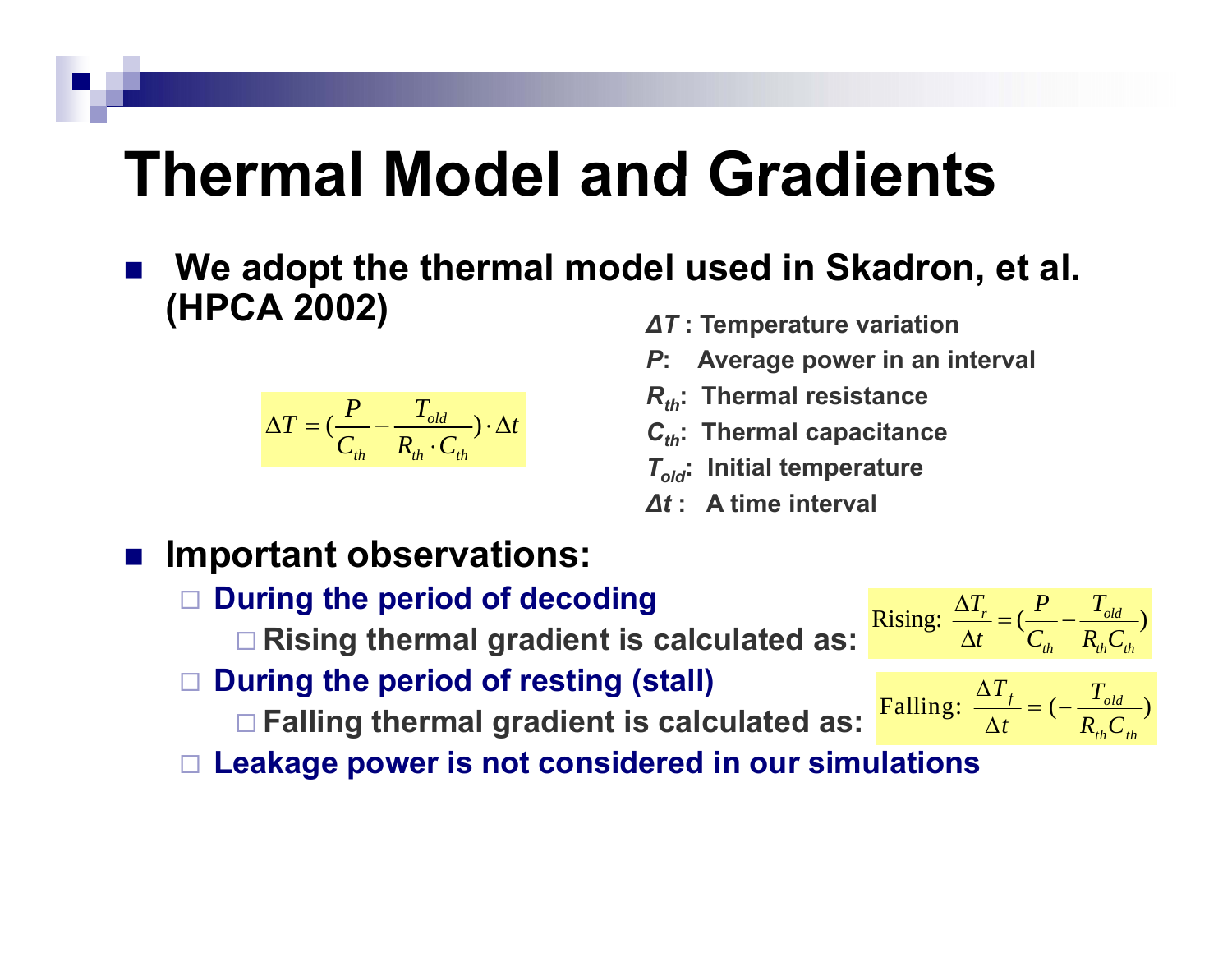# **A Program's Thermal Behavior and the Trigger Temperature**

#### $\blacksquare$  **Classify a program's thermal behavior into three regions:**

- $\Box$  **Superlinear (cool off much slower than heat up): ΔT,/ΔT, is much larger than 1**
- $\square$  Linear: ΔT<sub>r</sub>/ΔT<sub>f</sub> is nearly one
- **Constant (cool off much faster than heat up): ΔT,/ΔT<sub>f</sub> is much less than 1**
- F. **Tmin and Tmax are circuit circuit, floorplan and input file-**
- $\mathcal{L}^{\mathcal{L}}$  **Trigger temperature (which is package, heat sink and architecture dependent) can end u p l yin g in an y of these tpy g y**

**For same** 



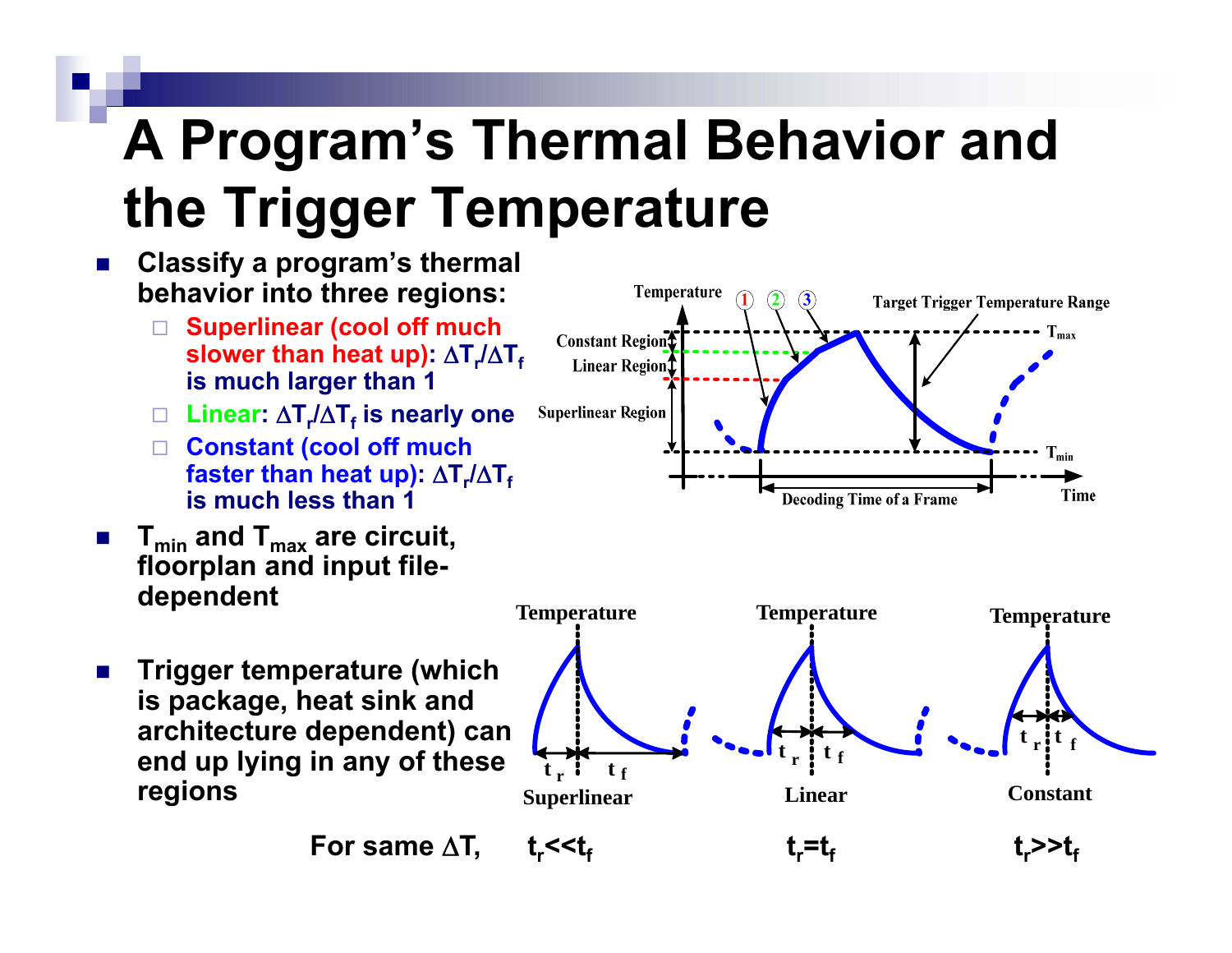## **Key Concepts Behind the Proposed DTM Policy**

- У. ■ Run MPEG stream without any DTM policy to obtain  $T_{max}$  and *T min*
- $\blacksquare$  If  $T_{trigger}$  >  $T_{max}$ , the chip is thermally safe w/o any effort
- $\blacksquare$  If  $T_{trigger}$  <  $T_{min}$ , significant quality degradation should be **accrued to achieve thermal safety**
- $\blacksquare$  If  $\mathcal{T}_{min}$  <  $\mathcal{T}_{trigger}$  <  $\mathcal{T}_{max, r}$  check the level of  $\mathcal{T}_{trigger}$  . If it lies in
	- **Constant region: thermally safe w/ little or no quality degradation**
	- **Linear region: thermally safe at the cost of some quality degradation**
	- **Super-linear region: thermally safe at the cost of sizeable quality degradation**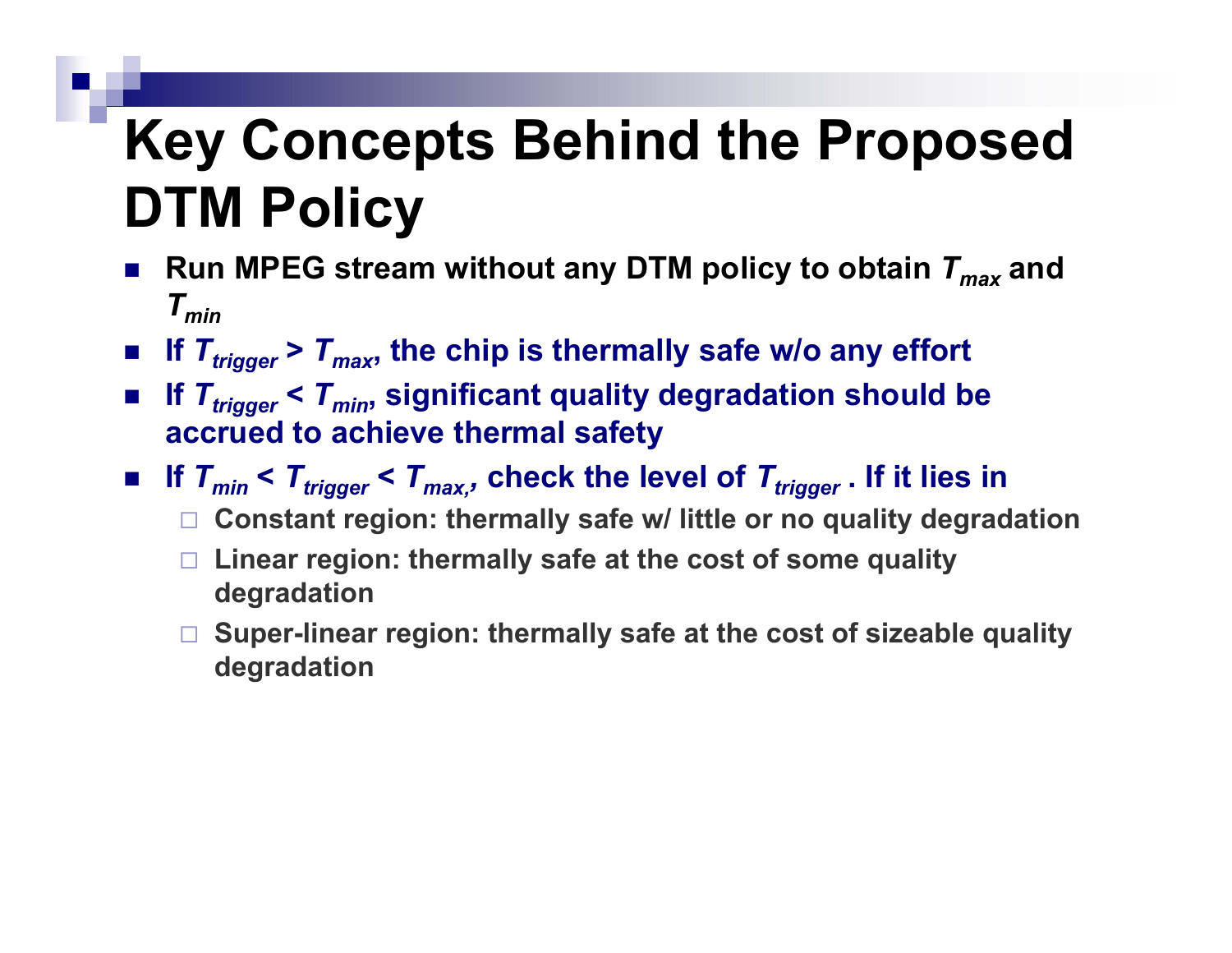### **The Proposed DTM Policy**

- **Stall the processor for the length of time for as long as the falling temperature is comparable to the rising temperature**
	- $\Box$ Every time we reach T<sub>trigger</sub>, we initially stall the processor for 1M **cycles**
- **We may miss <sup>a</sup> frame decoding deadline (which means that either some level of spatial or temporal quality degradation will be necessary)**
- **We predict the frame decoding time by online linear regression**
- P. **If a deadline miss is predicted, we do spatial quality degradation during the frame decoding**
	- $\Box$  **If the deadline is in fact missed, we do temporal quality degradation (d th t P B f ) (drop the nex P or frame)**
	- **Otherwise, we accrue the positive slack time for future use**
- From our experimental setup, we have found that T<sub>trigger</sub> mostly<br>lies in the linear region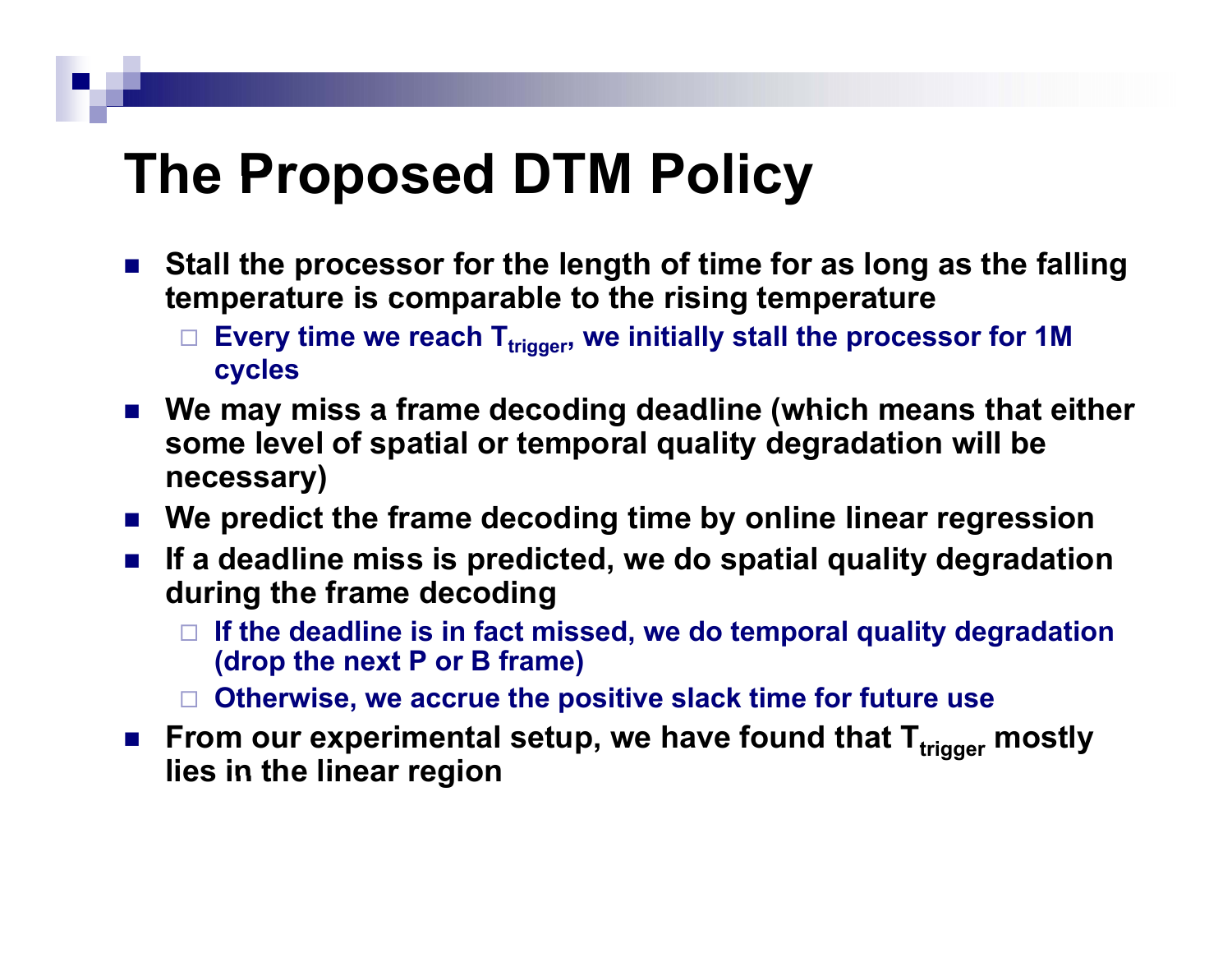# **Adaptive Stall Periods**

- m. ■ Dynamically determine the stall period that creates **equal rising & falling thermal changes** ■<br>mically determir<br>I rising & falling
	- $\Box$ We start with some stall period (T<sub>f1</sub>) and adapt the stall period **on the next DTM cycles**



**First cycle states that we are in the super-linear region**

**over time**

**Tf1 > Tf2 = Tr3 Tr3= Tf3 = Tr4 = …**

**First cycle states that we are in the constant region**

■ Stall period is increased **tiover time**

■ 
$$
T_{f1} < T_{f2}
$$
  
=  $T_{f2} = T_{r3} = T_{f3} = T_{r4} = ...$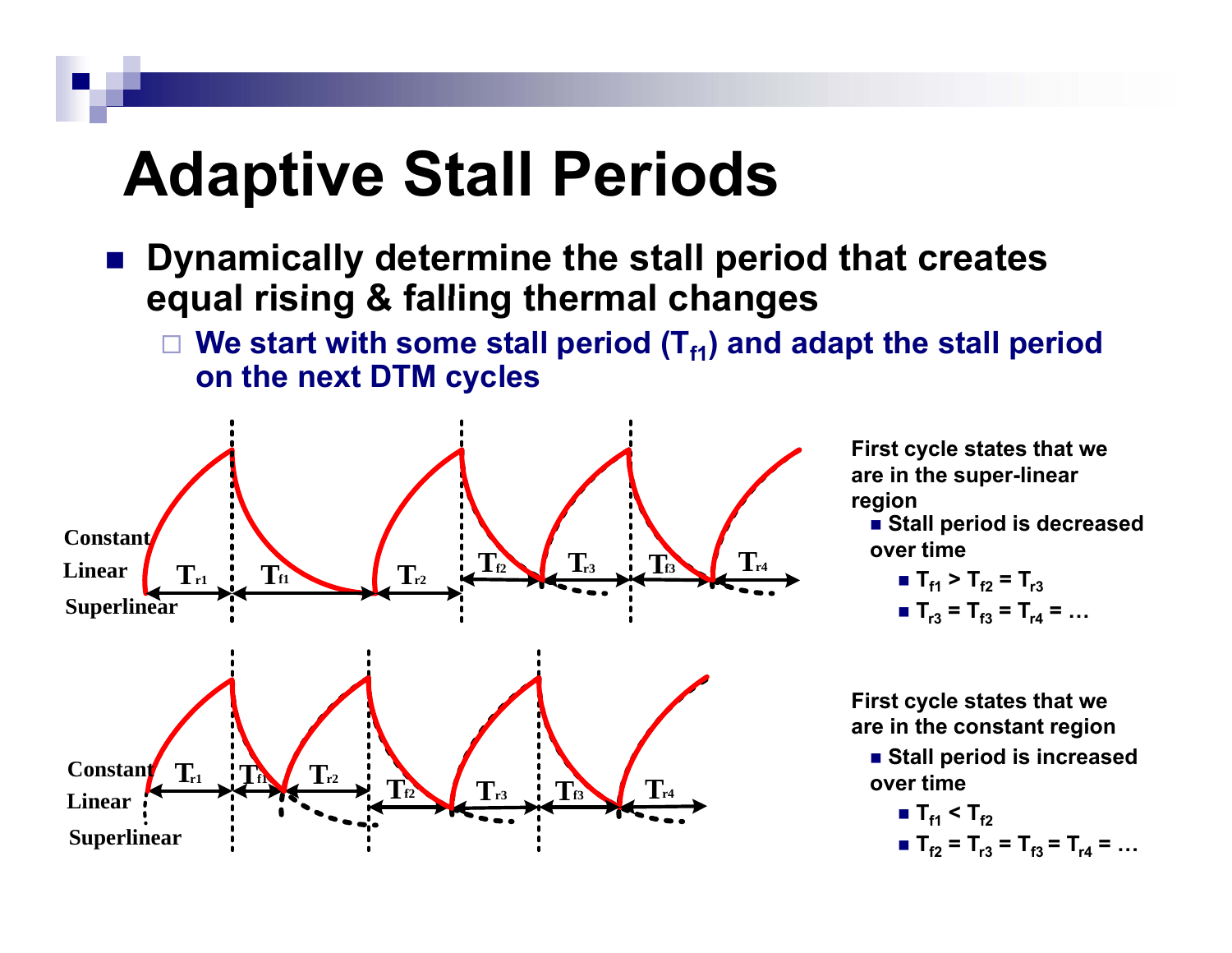### **Spatial/Temporal Quality Degradation**

#### $\mathcal{L}_{\mathcal{A}}$ **Spatial quality degradation (soft)**

- □  $\Box$  Two Fine Granularity Scalability (FGS) **methods are chosen**
	- □ **SNR scalability**
	- $\Box$ **Saturation Control**
- □ **Together, they consume about 10% of frame decoding time**
- □ **Their quality degradations are negligible (as shown by RMSE values)** ame decoding time<br>neir quality degradations are negligible \_\_\_\_\_\_\_\_\_\_\_\_\_\_\_\_\_\_\_\_\_<br>s shown by RMSE values)
- $\mathcal{L}_{\mathcal{A}}$  **Temporal quality degradation (hard)**
	- $\Box$ **Simply drop either P or B frames**
	- □ **This is similar to frame discarding scheme in MPEG when the decoding time becomes too long**

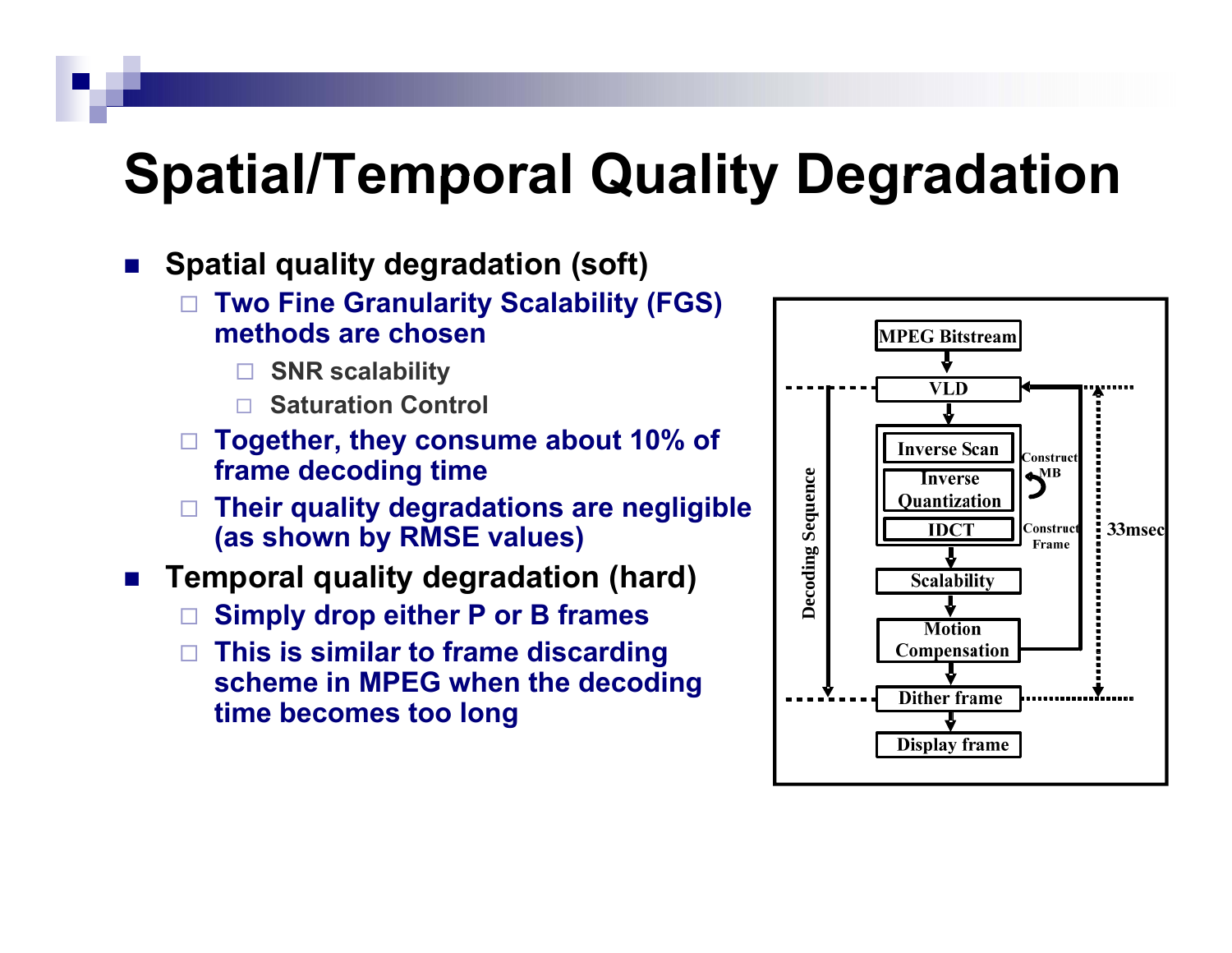# **Quality Degradation (Cont'd)**

- **Example to show how we apply spatial & temporal degradation** to show how we apply spatial & temporal degradat<sup>,</sup><br>d on the previous non I-frame, predict the frame decodin
	- $\Box$ **Based on the previous non I -frame predict the frame decoding time**
	- □ **We cannot say which form of quality degradation will prevail:**
		- **If prediction is accurate and decoding workload is medium,**
			- $\Box$  No. of spatially degraded frames > No. of dropped frame
		- **If many frames have heavy decoding workload,**
			- **No. of spatially degraded frames < No. of dropped frame**

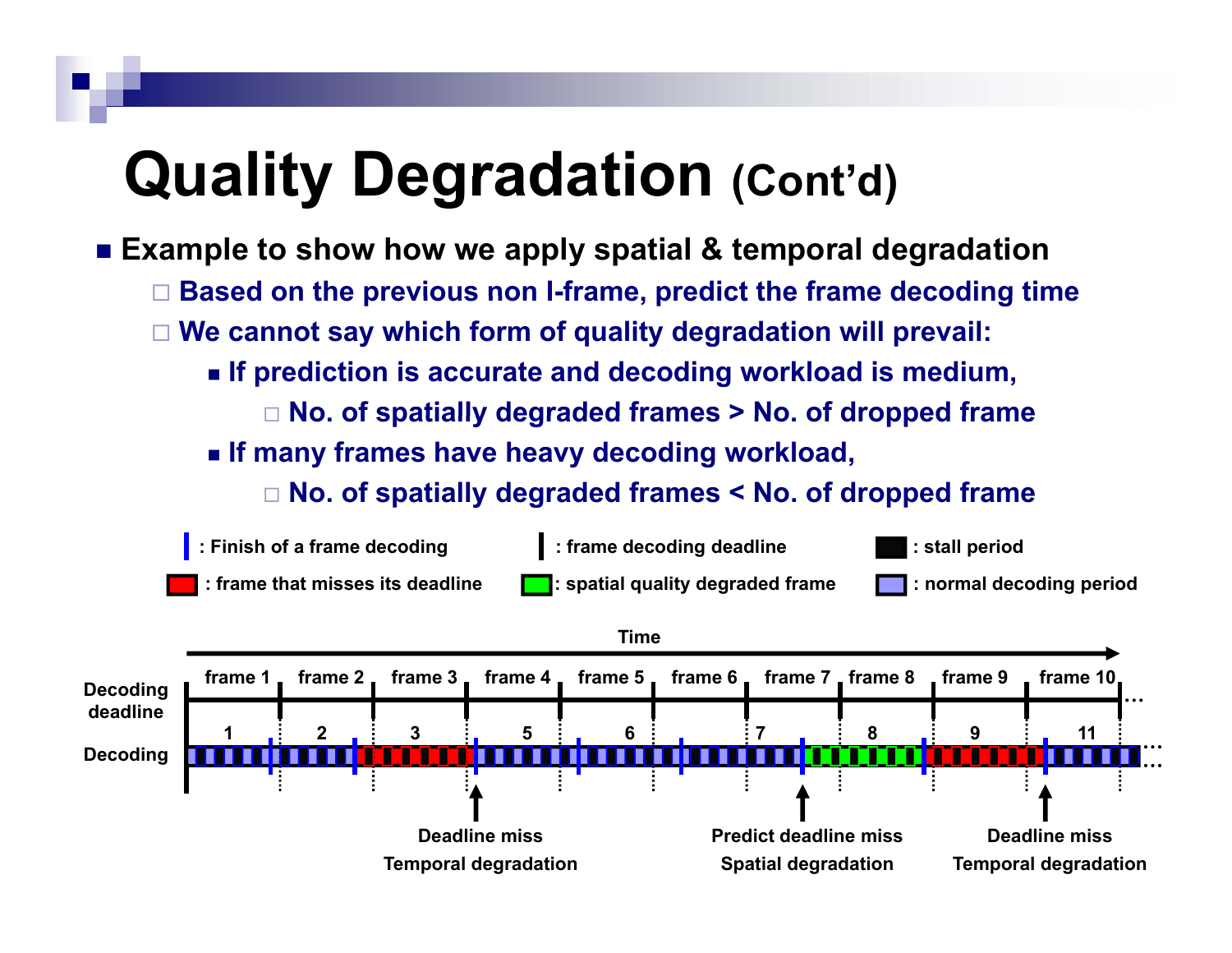# **Simulation Setup**

### **Our thermal simulator**

- $\Box$  **Combine Simplescalar 3.0, Wattch, and HotSpot**
	- $\Box$ **Generate per-structure temperature data for every 10K cycles**
	- □ **Based on the Alpha 21364 Chip floor-plan at 0.18 μ, 1.8V, 1.2GHz**
	- $\Box$  $\Box~$  Emergency / Trigger temperatures: 85.0 / 81.8°C
	- **Ambient / Initial temperatures: 40.0 / 60.0** Ԩ
- $\mathcal{L}(\mathcal{A})$  **Application program**
	- **MPEG-2 decoder program in Media-bench**
	- $\Box$  **DTM policies are implemented in the MPEG-2 decoder program and interact with the thermal simulator**
- $\mathcal{L}(\mathcal{A})$  **Test input files**
	- **MPEG-2 video file (.m2v) from http://www.mpeg2.de/video/stream**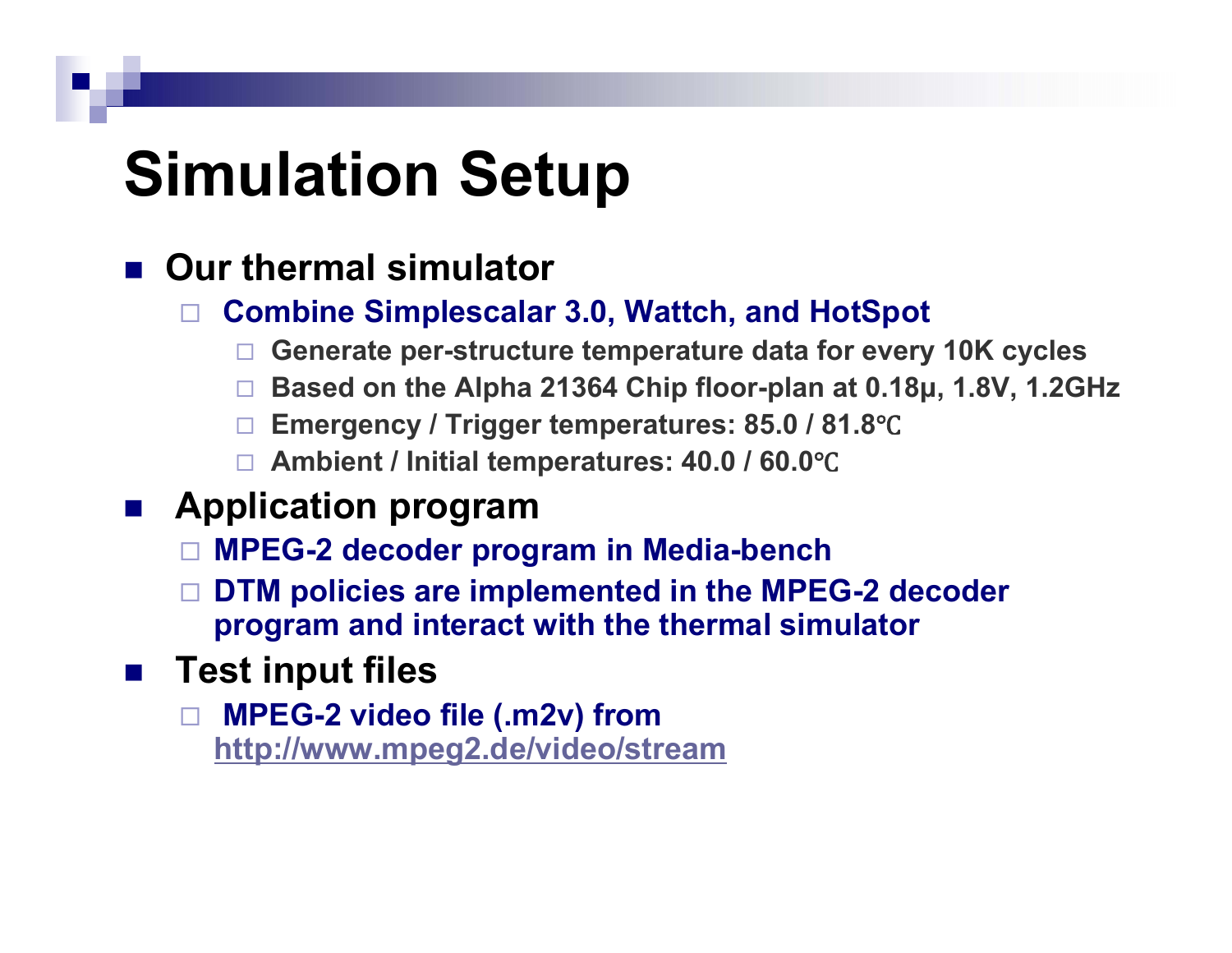# **Architecture Parameters and Floorplan**

| <b>Memory</b><br>Latency                 | 100 cycles/10 cycles                                    |  |  |  |  |  |
|------------------------------------------|---------------------------------------------------------|--|--|--|--|--|
| L1 I/D Cache                             | 64KB 2-way 32Byte block,<br>1 cycle hit latency         |  |  |  |  |  |
| $I/D-TLB$                                | Fully associate, 128 entries,<br>30 cycles miss latency |  |  |  |  |  |
| <b>Branch</b><br><b>Predictor</b>        | <b>4K Bimodal</b>                                       |  |  |  |  |  |
| <b>Functional</b><br><b>Units</b>        | 4 INT ALU, 1 INT MULT/DIV,<br>2 FP ALU, 1 FP MULT/DIV   |  |  |  |  |  |
| <b>RUU/LSQ size</b>                      | 64/32                                                   |  |  |  |  |  |
| <b>Instruction</b><br><b>Fetch Queue</b> | 8                                                       |  |  |  |  |  |
| In order Issue                           | <b>False</b>                                            |  |  |  |  |  |
| <b>Wrong Path</b><br><b>Execution</b>    | <b>True</b>                                             |  |  |  |  |  |
| <b>Issue Width</b>                       | <b>6 instruction per cycles</b>                         |  |  |  |  |  |

| <b>FPMap</b>  |               |               | <b>IntReg</b>  |  |  |
|---------------|---------------|---------------|----------------|--|--|
| <b>FPMul</b>  | <b>IntMap</b> | <b>IntQ</b>   |                |  |  |
| <b>FPReg</b>  |               | LdStQ         | <b>IntExec</b> |  |  |
| <b>FPAdd</b>  | FPQ           | <b>ITB</b>    |                |  |  |
| <b>BPred</b>  |               | <b>DTB</b>    |                |  |  |
| <b>ICache</b> |               | <b>DCache</b> |                |  |  |

**Issue Width 6 instruction per cycles ALPHA 21364 Floor-plan in 0.13um**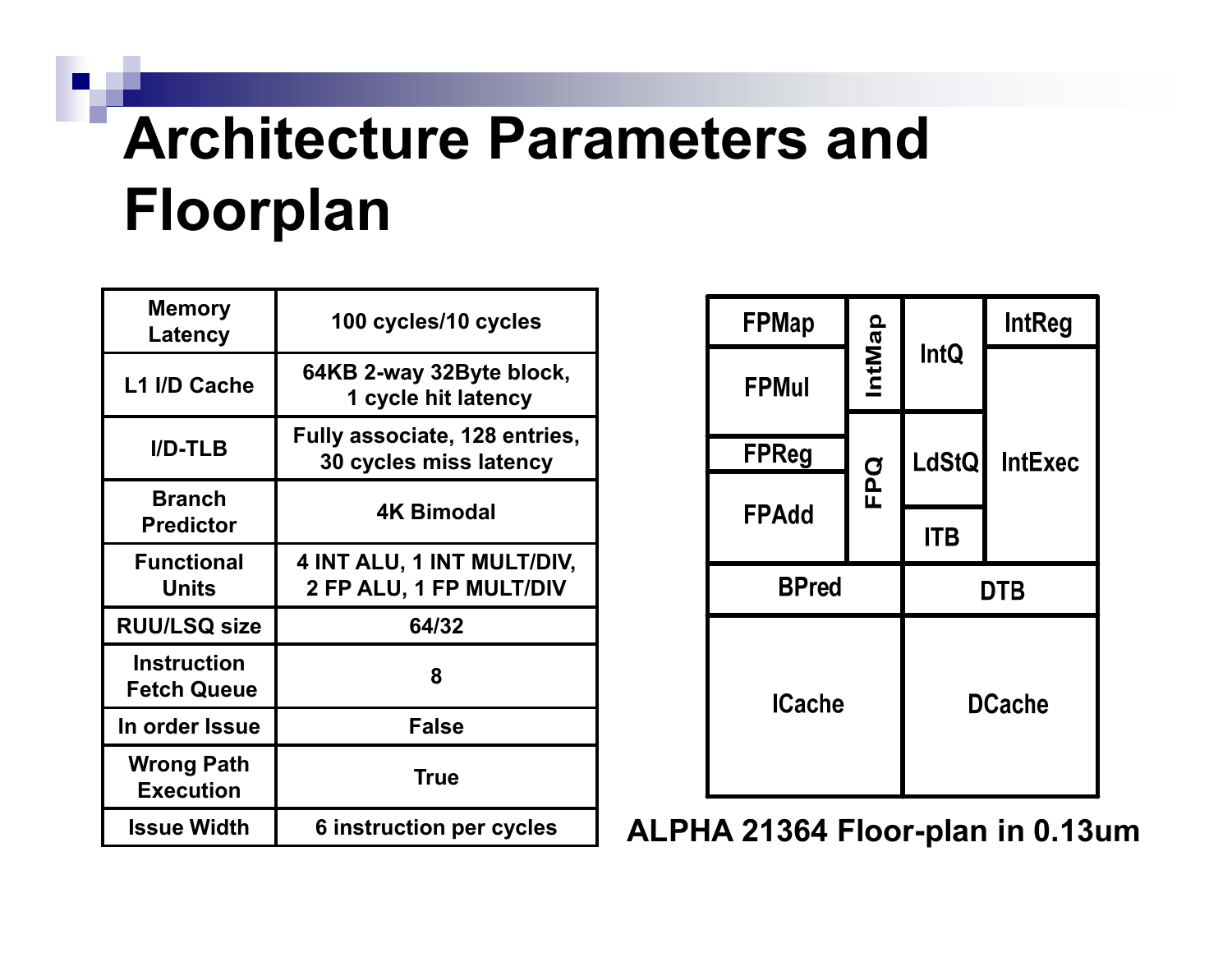## **Experimental Results**

- $\mathcal{L}_{\rm{max}}$  **Thermal results between no DTM vs. DTM-aware systems**
	- $\Box$  When per-frame decoding time exceeds a certain value, DTM is **needed**
	- **Our experimental results show that DTM support is clearly needed**

| <b>Input files</b> | <b>Average</b><br>decoding<br>time (msec) | <b>Resolution</b><br>(pixel) | No. of<br><b>Frame</b> | I: P: B   | Max/Min Temp (°C) |             |  |  |
|--------------------|-------------------------------------------|------------------------------|------------------------|-----------|-------------------|-------------|--|--|
|                    |                                           |                              |                        | frame     | w/o DTM           | w/DTM       |  |  |
| gitape             | 21.5                                      | 720 x 480                    | 14                     | 1: 4: 9   | 101.5 / 85.5      | 81.8 / 80.5 |  |  |
| mei60f             | 19.6                                      | 704 x 480                    | 50                     | 5: 13: 32 | 99.6 / 83.8       | 81.8 / 80.5 |  |  |
| hhilong            | 17.2                                      | 720 x 576                    | 45                     | 3: 8: 34  | 97.2 / 81.9       | 81.8 / 80.5 |  |  |
| time               | 11.8                                      | 704 x 480                    | 50                     | 5: 12: 33 | 91.5 / 76.2       | 81.8 / 80.5 |  |  |
| <b>soccer</b>      | 8.5                                       | 640 x 480                    | 51                     | 4: 14: 33 | 82.5 / 70.5       | 81.8 / 72.4 |  |  |
| tens               | 4.0                                       | 352 x 192                    | 47                     | 5:12:30   | 73.4 / 63.2       | 73.4 / 63.2 |  |  |
| cact               | 4.0                                       | 352 x 192                    | 50                     | 5: 12: 33 | 73.4 / 64.1       | 73.4 / 64.1 |  |  |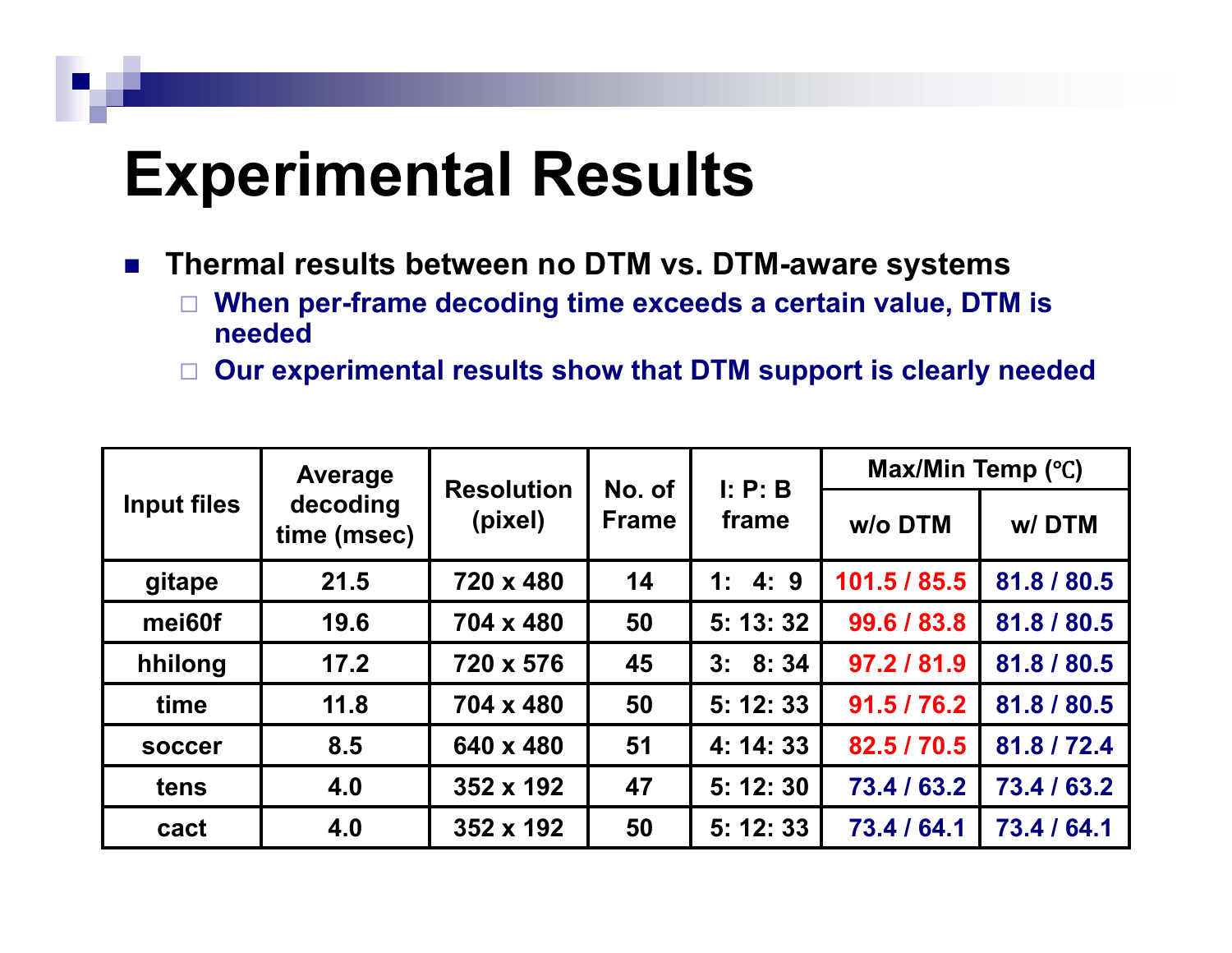### **Experimental Results (C t'd) (Cont'd)**

- $\mathcal{L}_{\mathcal{A}}$  **Categorize simulated input files into three types and show thermal variations of each type**
	- $\Box$  **Type1: Large resolution ( ≥704X480) files: Need aggressive DTM most of time**
	- $\Box$ **Type2: Medium resolution (≈640X480) files: Some level of DTM is needed**
	- □ **Type3: Small resolution ( ≤ 352X192) files: No DTM is needed**
- $\mathcal{L}_{\mathcal{A}}$  **In the middle curve, stall time is adjusted to make thermal ri i d f lli di t l ising an alling gradien t equal**

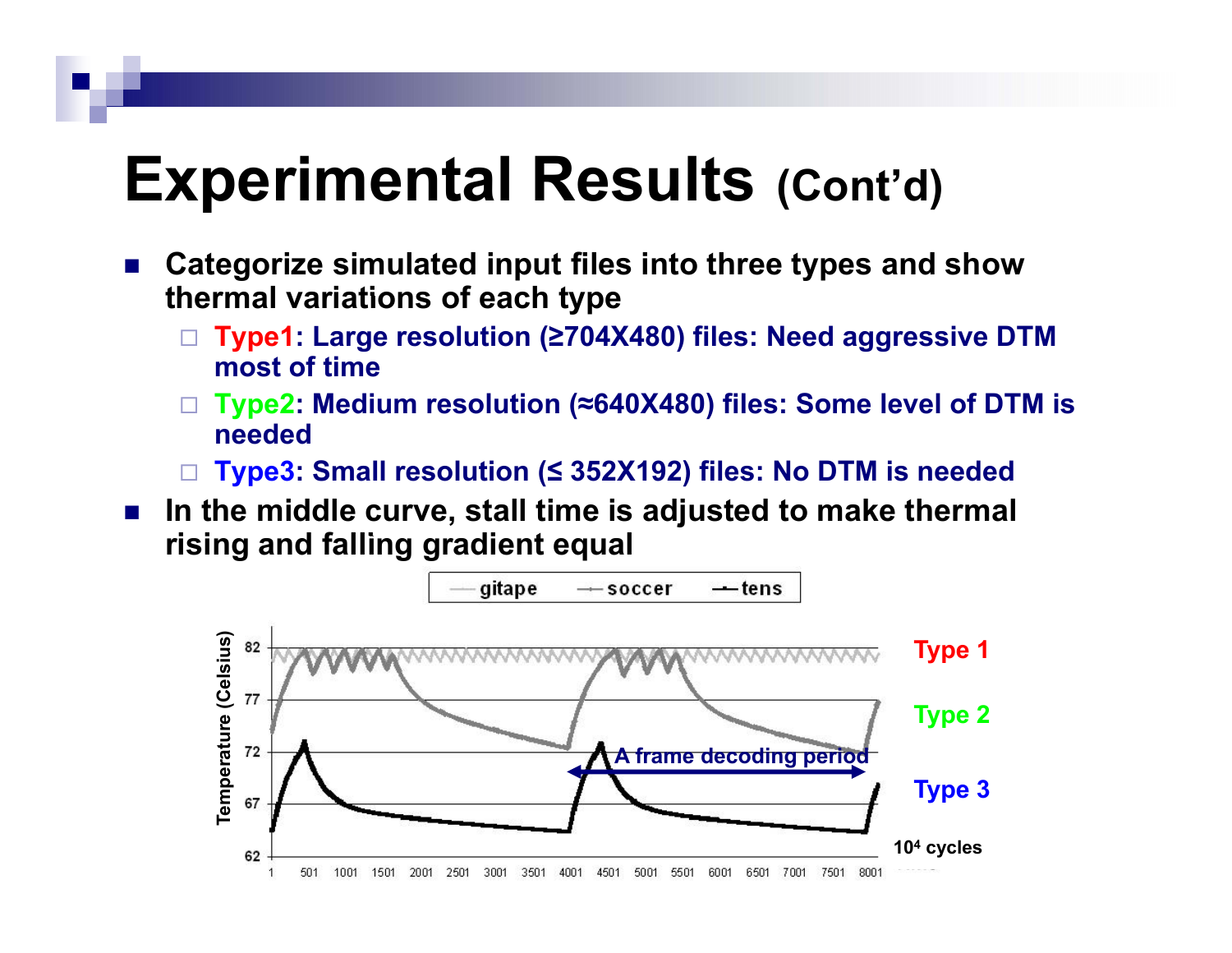### **Experimental Results (Cont'd)**

#### ■ Spatial & Temporal Quality Degradation

- **A f l ti b l DTM b As a frame resolution becomes large, becomes aggressive, i.e., experience higher spatial-temporal quality degradation**
- $\Box$  $\Box$  If the trigger temperature is set to a higher value, the frame **drop ratio becomes less**

|                                            |                | <b>Image/Video Quality Degradation</b> |          |                             |                                                       |                               |    |      |    |                     |    |
|--------------------------------------------|----------------|----------------------------------------|----------|-----------------------------|-------------------------------------------------------|-------------------------------|----|------|----|---------------------|----|
| <b>Resolution</b><br>Input file<br>(pixel) | <b>Spatial</b> |                                        | Temporal |                             | Frame drop ratio w.r.t trigger<br>temperature setting |                               |    |      |    |                     |    |
|                                            |                | <b>Scaled</b><br>frames                | RMSE     | <b>Drop/Total</b><br>frames | <b>Drop</b><br>ratio (%)                              | 40<br>ratio<br>35             | 30 |      |    | gitape              |    |
| gitape                                     | 720 x 480      | 5                                      | 0.119    | 5/14                        | 35.7                                                  | <u>ဝို</u>                    |    |      |    |                     |    |
| mei60f                                     | 704 x 480      | 8                                      | 0.125    | 15/50                       | 30.0                                                  | $\frac{5}{6}$ $\frac{25}{20}$ |    |      |    |                     |    |
| hhilong                                    | 720 x 576      | 0                                      | 0        | 8/45                        | 8.8                                                   | rame<br>15<br>10              |    |      |    |                     |    |
| time                                       | 704 x 480      | 0                                      | 0        | 0/50                        | $\mathbf 0$                                           | ш<br>5                        |    |      |    |                     |    |
| soccer                                     | 640 x 480      | 0                                      | 0        | 0/51                        | $\mathbf 0$                                           | 0                             |    |      |    |                     |    |
| tens                                       | 352 x 192      | $\boldsymbol{0}$                       | 0        | 0/47                        | $\mathbf 0$                                           |                               |    | 81.8 | 85 | 89                  | 93 |
| cact                                       | 352 x 192      | 0                                      | 0        | 0/50                        | $\mathbf 0$                                           |                               |    |      |    | Trigger temperature |    |